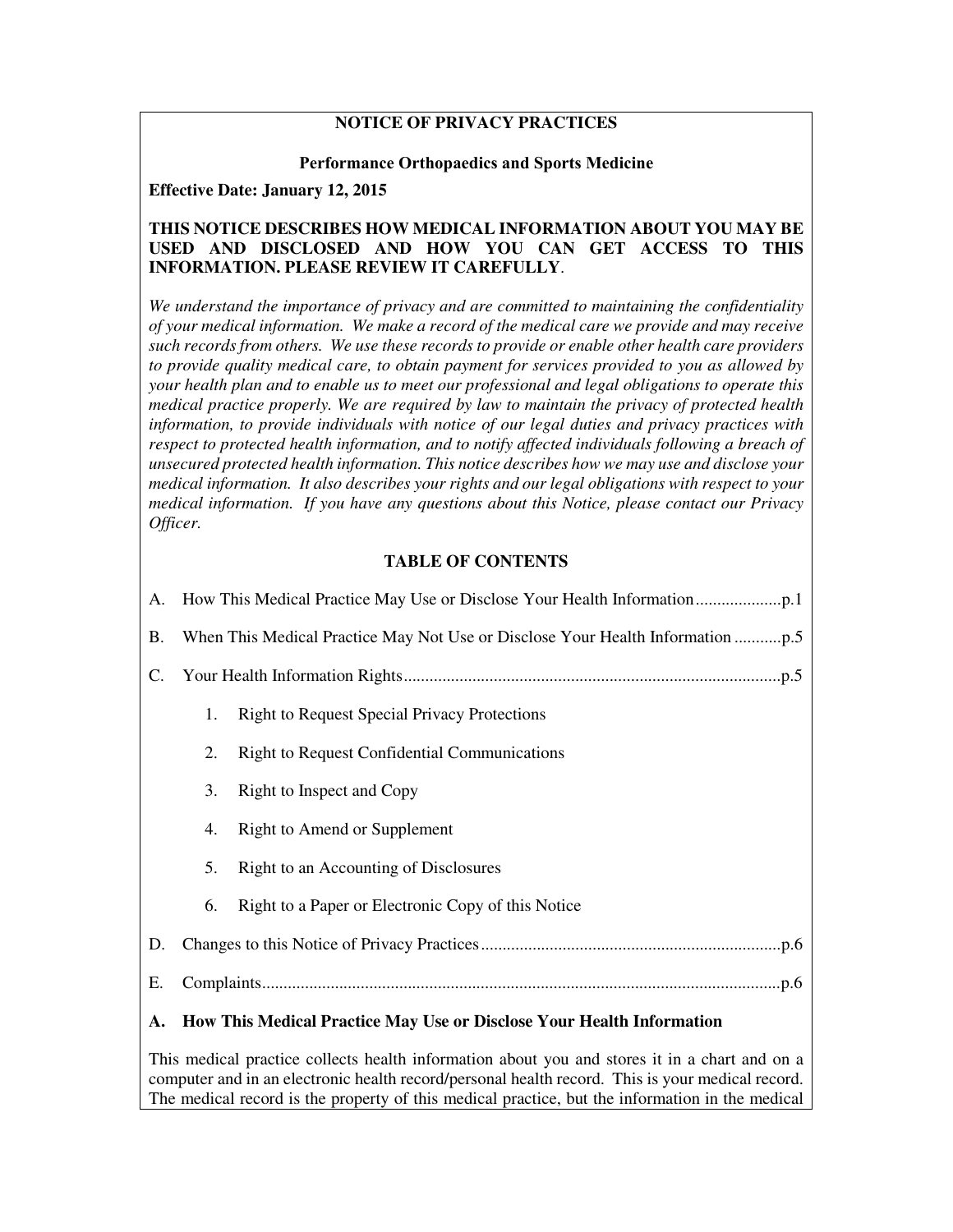record belongs to you. The law permits us to use or disclose your health information for the following purposes:

- 1. Treatment. We use medical information about you to provide your medical care. We disclose medical information to our employees and others who are involved in providing the care you need. For example, we may share your medical information with other physicians or other health care providers who will provide services that we do not provide. Or we may obtain and/or share prescription data, and share data to a laboratory that performs a test. We may also disclose medical information to members of your family or others who can help you when you are sick or injured, or after you die.
- 2. Payment. We use and disclose medical information about you to obtain payment for the services we provide. For example, we give your health plan the information it requires before it will pay us. We may also disclose information to other health care providers to assist them in obtaining payment for services they have provided to you.
- 3. Health Care Operations. We may use and disclose medical information about you to operate this medical practice. For example, we may use and disclose this information to review and improve the quality of care we provide, or the competence and qualifications of our professional staff. Or we may use and disclose this information to get your health plan to authorize services or referrals. We may also use and disclose this information as necessary for medical reviews, legal services and audits, including fraud and abuse detection and compliance programs and business planning and management. We may also share your medical information with our "business associates," such as our billing service, that perform administrative services for us. We have a written contract with each of these business associates that contains terms requiring them and their subcontractors to protect the confidentiality and security of your protected health information. We may also share your information with other health care providers, health care clearinghouses or health plans that have a relationship with you, when they request this information to help them with their quality assessment and improvement activities, their patient-safety activities, their population-based efforts to improve health or reduce health care costs, their protocol development, case management or care-coordination activities, their review of competence, qualifications and performance of health care professionals, their training programs, their accreditation, certification or licensing activities, or their health care fraud and abuse detection and compliance efforts
- 4. Appointment Reminders. We may use and disclose medical information to contact and remind you about appointments. If you are not home, we may leave this information on your answering machine or in a message left with the person answering the phone.
- 5. Sign In Sheet. We may use and disclose medical information about you by having you sign in when you arrive at our office. We may also call out your name when we are ready to see you.
- 6. Notification and Communication With Family. We may disclose your health information to notify or assist in notifying a family member, your personal representative or another person responsible for your care about your location, your general condition or, unless you had instructed us otherwise, in the event of your death. In the event of a disaster, we may disclose information to a relief organization so that they may coordinate these notification efforts. We may also disclose information to someone who is involved with your care or helps pay for your care. If you are able and available to agree or object, we will give you the opportunity to object prior to making these disclosures, although we may disclose this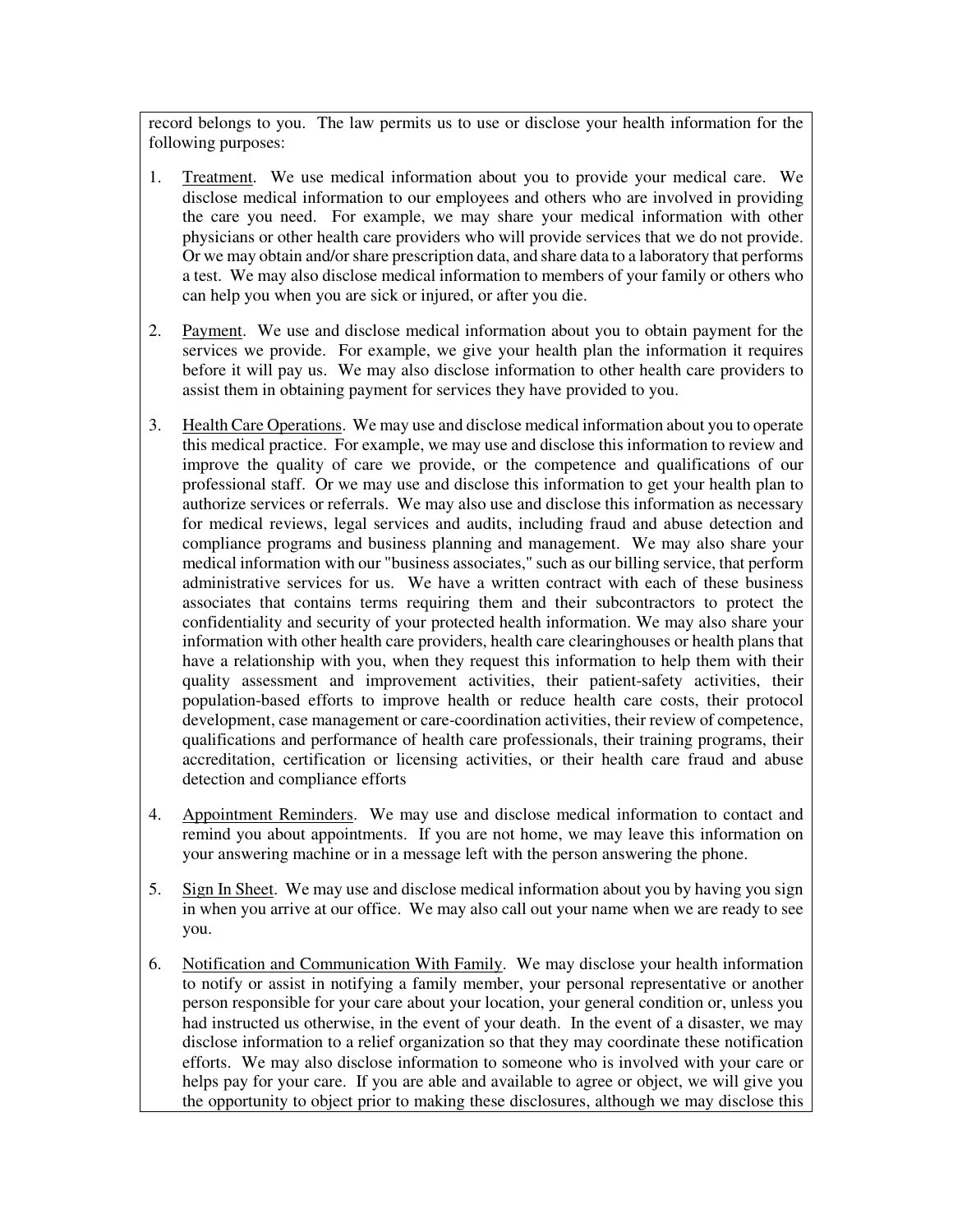information in a disaster even over your objection if we believe it is necessary to respond to the emergency circumstances. If you are unable or unavailable to agree or object, our health professionals will use their best judgment in communication with your family and others.

- 7. Marketing. Provided we do not receive any payment for making these communications, we may contact you to give you information about products or services related to your treatment, case management or care coordination, or to direct or recommend other treatments, therapies, health care providers or settings of care that may be of interest to you. We may similarly describe products or services provided by this practice and tell you which health plans this practice participates in. We may also encourage you to maintain a healthy lifestyle and get recommended tests, participate in a disease management program, provide you with small gifts, tell you about government sponsored health programs or encourage you to purchase a product or service when we see you, for which we may be paid. Finally, we may receive compensation which covers our cost of reminding you to take and refill your medication, or otherwise communicate about a drug or biologic that is currently prescribed for you. We will not otherwise use or disclose your medical information for marketing purposes or accept any payment for other marketing communications without your prior written authorization. The authorization will disclose whether we receive any compensation for any marketing activity you authorize, and we will stop any future marketing activity to the extent you revoke that authorization.
- 8. Sale of Health Information. We will not sell your health information without your prior written authorization. The authorization will disclose that we will receive compensation for your health information if you authorize us to sell it, and we will stop any future sales of your information to the extent that you revoke that authorization.
- 9. Required by Law. As required by law, we will use and disclose your health information, but we will limit our use or disclosure to the relevant requirements of the law. When the law requires us to report abuse, neglect or domestic violence, or respond to judicial or administrative proceedings, or to law enforcement officials, we will further comply with the requirement set forth below concerning those activities.
- 10. Public Health. We may, and are sometimes required by law, to disclose your health information to public health authorities for purposes related to: preventing or controlling disease, injury or disability; reporting child, elder or dependent adult abuse or neglect; reporting domestic violence; reporting to the Food and Drug Administration problems with products and reactions to medications; and reporting disease or infection exposure. When we report suspected elder or dependent adult abuse or domestic violence, we will inform you or your personal representative promptly unless in our best professional judgment, we believe the notification would place you at risk of serious harm or would require informing a personal representative we believe is responsible for the abuse or harm.
- 11. Health Oversight Activities. We may, and are sometimes required by law, to disclose your health information to health oversight agencies during the course of audits, investigations, inspections, licensure and other proceedings, subject to the limitations imposed by law.
- 12. Judicial and Administrative Proceedings. We may, and are sometimes required by law, to disclose your health information in the course of any administrative or judicial proceeding to the extent expressly authorized by a court or administrative order. We may also disclose information about you in response to a subpoena, discovery request or other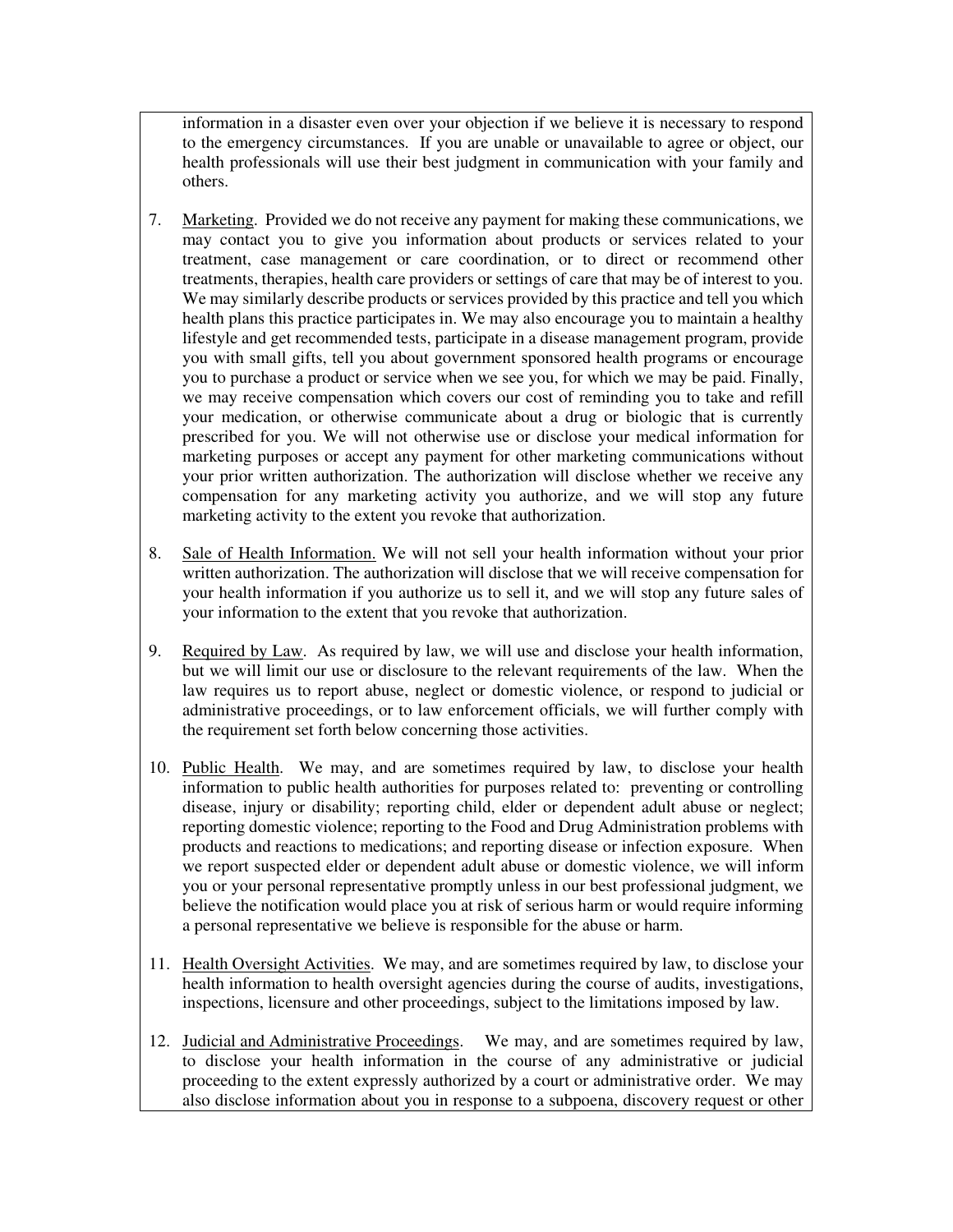lawful process if reasonable efforts have been made to notify you of the request and you have not objected, or if your objections have been resolved by a court or administrative order.

- 13. Law Enforcement. We may, and are sometimes required by law, to disclose your health information to a law enforcement official for purposes such as identifying or locating a suspect, fugitive, material witness or missing person, complying with a court order, warrant, grand jury subpoena and other law enforcement purposes.
- 14. Coroners. We may, and are often required by law, to disclose your health information to coroners in connection with their investigations of deaths.
- 15. Organ or Tissue Donation. We may disclose your health information to organizations involved in procuring, banking or transplanting organs and tissues.
- 16. Public Safety. We may, and are sometimes required by law, to disclose your health information to appropriate persons in order to prevent or lessen a serious and imminent threat to the health or safety of a particular person or the general public.
- 17. Proof of Immunization. We will disclose proof of immunization to a school that is required to have it before admitting a student where you have agreed to the disclosure on behalf of yourself or your dependent.
- 18. Specialized Government Functions. We may disclose your health information for military or national security purposes or to correctional institutions or law enforcement officers that have you in their lawful custody.
- 19. Workers' Compensation. We may disclose your health information as necessary to comply with workers' compensation laws. For example, to the extent your care is covered by workers' compensation, we will make periodic reports to your employer about your condition. We are also required by law to report cases of occupational injury or occupational illness to the employer or workers' compensation insurer.
- 20. Change of Ownership. In the event that this medical practice is sold or merged with another organization, your health information/record will become the property of the new owner, although you will maintain the right to request that copies of your health information be transferred to another physician or medical group.
- 21. Breach Notification. In the case of a breach of unsecured protected health information, we will notify you as required by law. If you have provided us with a current e-mail address, we may use e-mail to communicate information related to the breach. In some circumstances our business associate may provide the notification. We may also provide notification by other methods as appropriate.
- 22. Research. We may disclose your health information to researchers conducting research with respect to which your written authorization is not required as approved by an Institutional Review Board or privacy board, in compliance with governing law. For example, we may use the dates that you received treatment, the department of service, your treating physician, outcome information and health insurance status to identify individuals that may be interested in participating in fundraising activities. If you do not want to receive these materials, notify the Compliance Officer listed at the bottom of this Notice of Privacy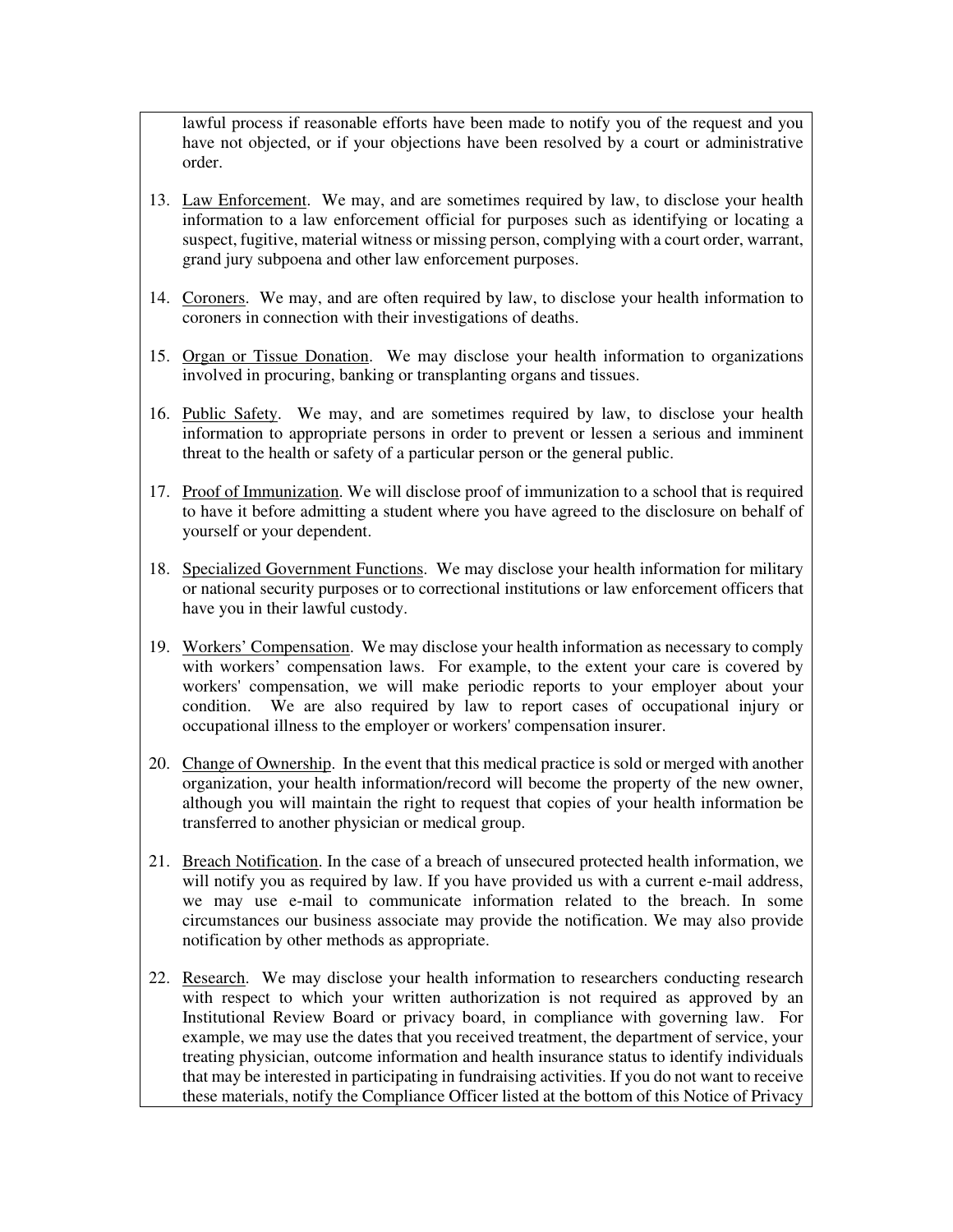Practices and we will stop any further fundraising communications. Similarly, you should notify the Compliance Officer if you decide you want to start receiving these solicitations again.

### **B. When This Medical Practice May Not Use or Disclose Your Health Information**

Except as described in this Notice of Privacy Practices, this medical practice will, consistent with its legal obligations, not use or disclose health information which identifies you without your written authorization. If you do authorize this medical practice to use or disclose your health information for another purpose, you may revoke your authorization in writing at any time.

### **C. Your Health Information Rights**

- 1. Right to Request Special Privacy Protections. You have the right to request restrictions on certain uses and disclosures of your health information by a written request specifying what information you want to limit, and what limitations on our use or disclosure of that information you wish to have imposed. If you tell us not to disclose information to your commercial health plan concerning health care items or services for which you paid for in full out-of-pocket, we will abide by your request, unless we must disclose the information for treatment or legal reasons. We reserve the right to accept or reject any other request, and will notify you of our decision.
- 2. Right to Request Confidential Communications. You have the right to request that you receive your health information in a specific way or at a specific location. For example, you may ask that we send information to a particular e-mail account or to your work address. We will comply with all reasonable requests submitted in writing which specify how or where you wish to receive these communications.
- 3. Right to Inspect and Copy. You have the right to inspect and copy your health information, with limited exceptions. To access your medical information, you must submit a written request detailing what information you want access to, whether you want to inspect it or get a copy of it, and if you want a copy, your preferred form and format. We will provide copies in your requested form and format if it is readily producible, or we will provide you with an alternative format you find acceptable, or if we can't agree and we maintain the record in an electronic format, your choice of a readable electronic or hardcopy format. We will also send a copy to any other person you designate in writing. We will charge a reasonable fee which covers our costs for labor, supplies, postage, and if requested and agreed to in advance, the cost of preparing an explanation or summary. We may deny your request under limited circumstances. If we deny your request to access your child's records or the records of an incapacitated adult you are representing because we believe allowing access would be reasonably likely to cause substantial harm to the patient, you will have a right to appeal our decision.
- 4. Right to Amend or Supplement. You have a right to request that we amend your health information that you believe is incorrect or incomplete. You must make a request to amend in writing, and include the reasons you believe the information is inaccurate or incomplete. We are not required to change your health information, and will provide you with information about this medical practice's denial and how you can disagree with the denial.